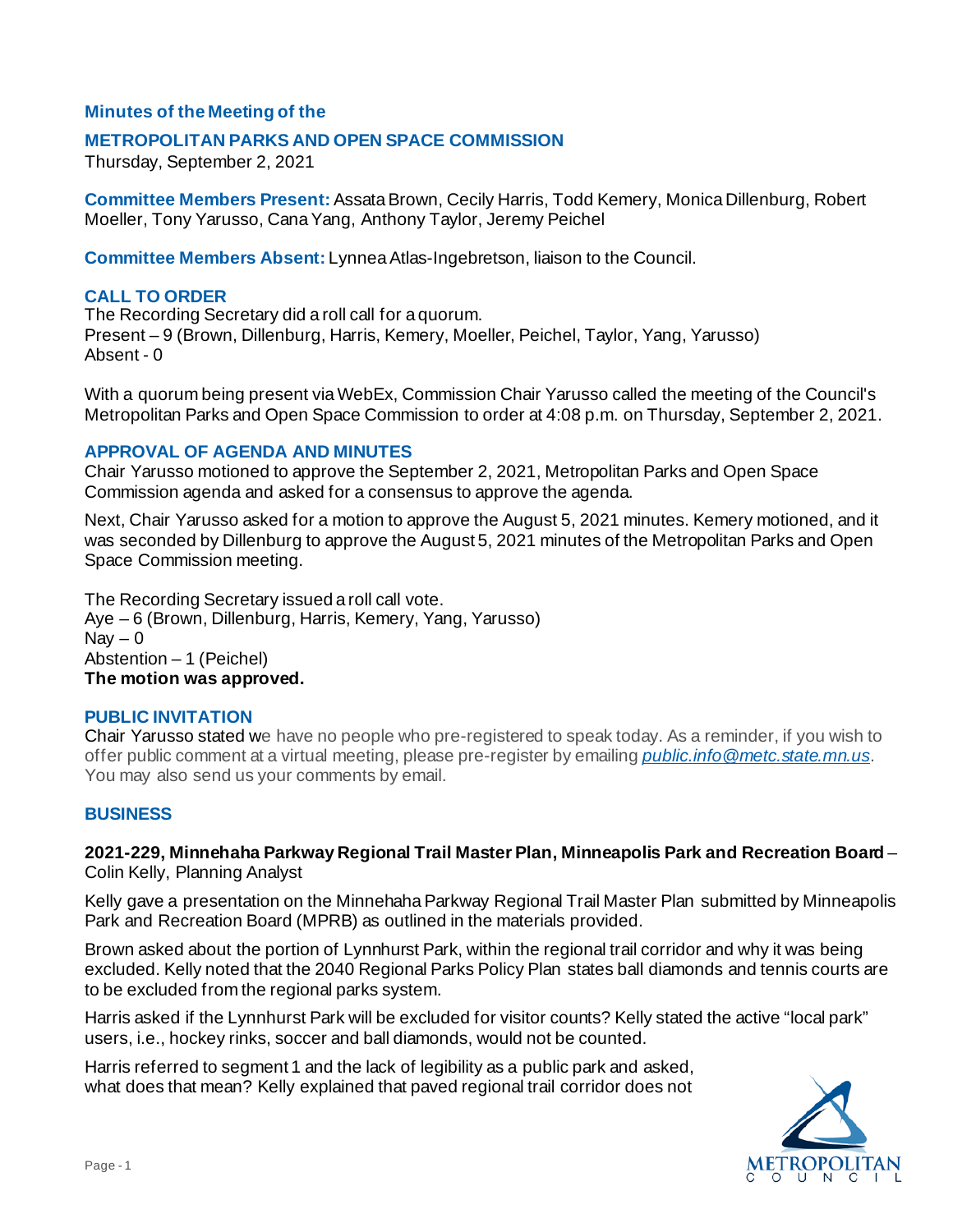extend into segment one, however natural surface trails and the Minnehaha Creek intersect this area.

Harris asked, what is a waterside lounge? Madeline Hudek, MPRB stated that it is an area near the creek where visitors could gather and have access to the creek, but it is not a formal boat launch.

A motion made by Harris and seconded by Peichel to recommend that the Metropolitan Council:

- 1. Approve Minneapolis Park and Recreation Board's Minnehaha Parkway Regional Trail Master Plan, including the addition of two parcels detailed in this report and the supplemental information provided in the submittal letter dated June 7, 2021, with the exception of classifying existing tennis courts as "regional."
- 2. Require Minneapolis Park and Recreation Board, prior to initiating any new development of the regional trail corridor, to send preliminary plans to the Metropolitan Council's Environmental Services Interceptor Engineering Assistant Manager.

Taylor asked if any thought was given to linking the corridor to MPRB's recreation or community centers. Adam Arvidson, MRPB responded that there are future plans to convert the Lynnhurst Community Center into a nature center that will serve the southern half of the Minneapolis System, in the same way that the nature center at North Mississippi Regional Park serves the northern portion of the city. MPRB's future Comprehensive District Plan will show how these future connections will be made.

Kemery stated he appreciates the ADA consideration that was shown in the plan. He asked whether the nature play areas will accommodate children with special needs. Hudek discussed the area and stated they will be designed to be accessible. Kemery noted that not every trail had to be a hard surface trail. Also, he discussed ways to address slope challenges posed by trails. He told MPRB staff that he is available to consult with them around issues of accessibility. Arvidson thanked Kemery and clarified that the nature play area planned does not currently exist, but when constructed it will be accessible.

With no further discussion, Chair Yarusso called for a vote. The recording secretary issued a roll call vote.

Aye – 9 (Brown, Harris, Dillenburg, Moeller, Kemery, Peichel, Taylor, Yang, Yarusso)  $\text{Nav} - 0$ Abstention  $-0$ **The motion was approved.**

# **2021-221, Cleary Lake Regional Park Master Plan Amendment and Land Conversion, Three Rivers Park District County** - Colin Kelly, Planning Analyst

Kelly gave a presentation on the Cleary Lake Regional Park Master Plan Amendment and land conversion requested by Three Rivers Park District (3RPD) as outlined in the materials provided.

Harris asked about the public engagement that was done. Nathan Moe, 3RPD stated there was not a significant amount of engagement done. Staff from different agencies and departments provided input and there were public open houses on the construction project.

Kelly Grissman, 3RPD, discussed why this project was being proposed, and how it has been under development for years.

Peichel referred to figure 4 and asked if there are any concerns about drainage from the right of way to Cleary Lake, with particular concerns about chloride pollution. Moe responded that they have done some analysis. He felt there shouldn't be a significant increase from the current state.

Peichel referred to figure 5 and stated it seems like the channel goes through hole 9 of the Cleary Lake Golf Course. He asked, how much responsibility for this project will be placed on the golf course and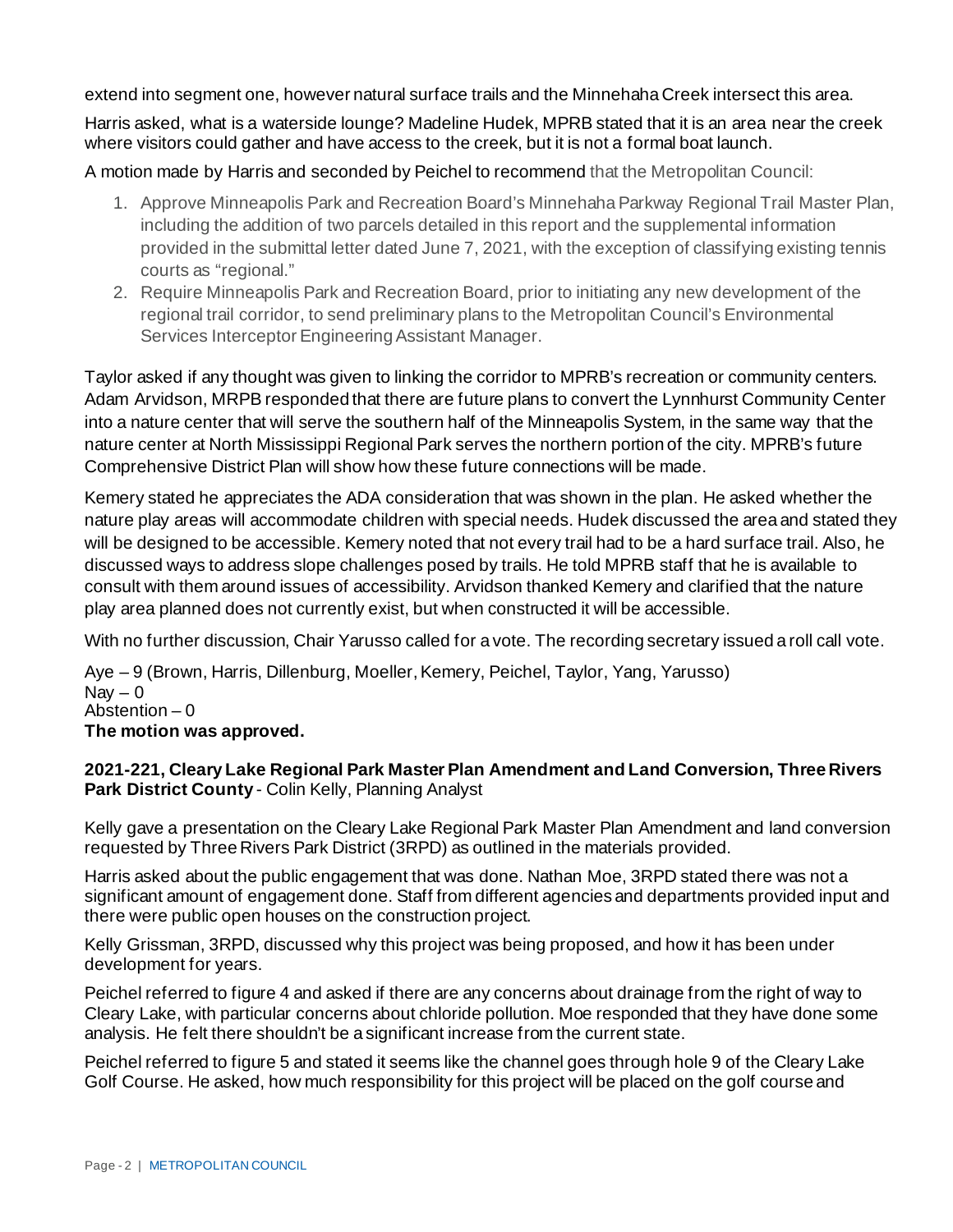management. Moe noted that 3RPD owns and manages the golf course, and as such has responsibility for the natural resource project.

Peichel asked about long-term maintenance funding and if it will be available to ensure long-term maintenance. Moe stated they are working with their maintenance team to do maintenance annually.

A motion made by Taylor and seconded by Dillenburg to recommend that the Metropolitan Council:

- 1. Approve the Cleary Lake Regional Park Master Plan Amendment and Land Conversion.
- 2. Approve the permanent release of the restrictive covenant on 2.21 acres of land and the temporary release of the restrictive covenant on 1.41 acres of land within Cleary Lake Regional Park – a total of 3.62 acres – in exchange for a channel stabilization project within Cleary Lake Regional Park.

Peichel stated he is not in support of this motion and would like to see more planning for runoff and sediment management.

Harris stated she also does not support the motion because of the loss of park land being proposed.

Chair Yarusso asked what Peichel would like to see? Peichel stated more engagement with the Highway Department on how to reduce environmental threats to the lake and regional park. He would like to see a berm or deeper ditching to block the flow of runoff from the road. He added that he has concerns about the channel that runs to the lake because it will convey phosphorus and sediment from the golf course.

Mullin stated that when there is a land exchange, staff evaluate and ensure there is an equally beneficial exchange. He noted that the Regional Parks Policy Plan directs staff to first determine whether there is an equally valuable land exchange. In this case, there was not land available, at this point 3RPD went with the equally valuable facility exchange option.

Dillenburg stated she has seen transportation-related exchanges like this before, and she feels the park district need to balance the benefits of the transportation improvements with the best "exchange" scenario. She feels in this case, the result is a positive improvement.

Chair Yarusso stated calling a 'project' a 'facility' is a first. He feels like this is really a stewardship effort that needs to be done regardless.

Mullin added that there was no land available for a land exchange, and the Regional Parks Policy Plan (RPPP) allows for facility exchanges, both the constructed facilities and natural resource improvements.

Peichel asked if 'facility' is inclusive of natural resource projects? Mullin affirmed and read the language from the RPPP.

Moeller stated he feels the amount of land is small and the benefit of the exchange is significant.

With no further discussion, Chair Yarusso called for a vote. The recording secretary issued a roll call vote.

Aye – 6 (Brown, Dillenburg, Moeller, Kemery, Taylor, Yang) Nay – 3 (Harris, Peichel, Yarusso) Abstention  $-0$ **The motion was approved.**

# **2021-222, Mississippi River Regional Trail Master Plan Amendment and Land Conversion, and Riverfront Regional Park Master Plan Amendment, Anoka County** - Tracey Kinney, Senior Planner

Kinney gave a presentation on the Mississippi River Regional Trail Master Plan Amendment and land conversion as well as the Riverfront Regional Park Master Plan Amendment requested by Anoka County as outlined in the materials provided.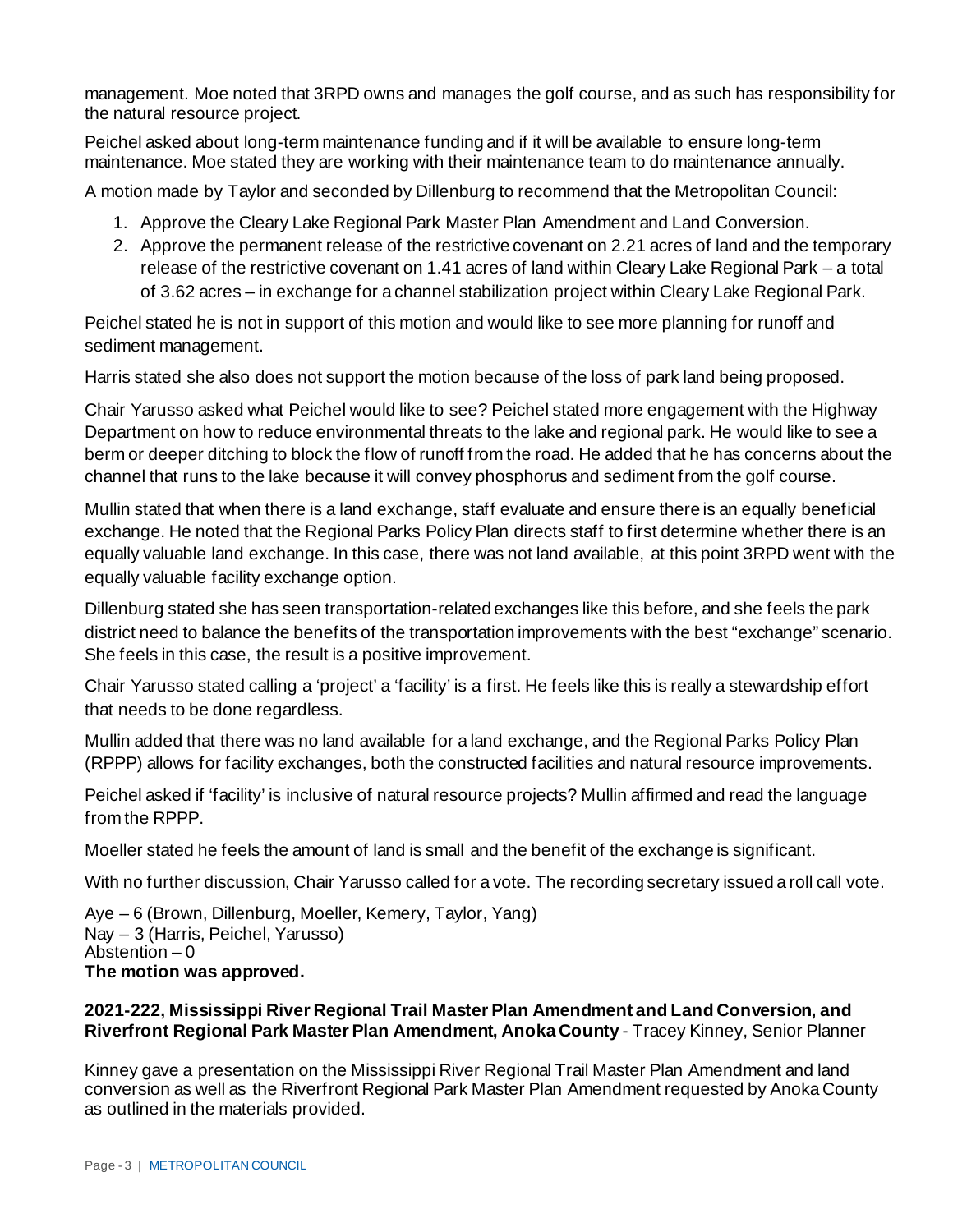Dillenburg asked about the difference in the appraisal amounts between the removal and replacement land. Karen Blaska, Anoka County Parks stated that she worked with the County Assessor's office to get the land valuation. She noted that these two properties are both the exact same size, .33 acre. While the removal land has a slightly higher value, the replacement land includes Mississippi River shoreline, which is more desirable for Anoka County.

Blaska added that the City of Minneapolis will restore the removal land after the transfer.

A motion made by Peichel and seconded by Brown to recommend that the Metropolitan Council:

- 1. Approve the Mississippi River Regional Trail Master Plan Amendment.
- 2. Approve the Anoka County Riverfront Regional Park Acquisition Master Plan Amendment.
- 3. Approve the release of the restrictive covenant on 0.33 acres of land within the Mississippi River Regional Trail in exchange for adding 0.33 acres of land with a restrictive covenant to expand the boundary of the Anoka County Riverfront Regional Park.
- 4. Require Anoka County, prior to initiating any new development of the regional trail corridor, to send preliminary plans to the Metropolitan Council's Environmental Services Interceptor Engineering Assistant Manager.

Peichel commented that he was glad to hear about the restoration to be done.

Chair Yarusso stated he appreciates this land for land exchange.

With no further discussion, Chair Yarusso called for a vote. The recording secretary issued a roll call vote.

Aye – 9 (Brown, Harris, Dillenburg, Moeller, Kemery, Peichel, Taylor, Yang, Yarusso)  $\text{Nav} - 0$ Abstention – 0 **The motion was approved.**

# **2021-223 Big Marine Park Reserve Master Plan Amendment and Land Conversion, Washington County -** Tracey Kinney, Senior Planner

Kinney gave a presentation on the Big Marine Park Reserve Master Plan Amendment and land conversion request from Washington County as outline in the materials provided.

Chair Yarusso asked about the land exchange and the parcels involved. Kinney explained that the Veterans Camp approached Washington County staff ahead of Washington County working on identifying replacement land.

Sharon Price, Washington County, added that once they learned of the possible removal, Washington County worked to identify possible parcels to use in the exchange. They met with the City of Scandia and discovered that Scandia owned a parcel within the administrative boundary of the park reserve and were willing to transfer it to Washington County.

Harris stated she supports this project and asked if the conservation easement is being kept on the 2.42 acres of land being removed. Kinney stated no, the covenant will be removed.

A motion made by Dillenburg and seconded by Harris to recommend that the Metropolitan Council:

- 1. Approve the Big Marine Park Reserve Master Plan Amendment.
- 2. Approve the release of the restrictive covenant on 2.42-acres of land within the Big Marine Park Reserve in exchange for adding a restrictive covenant on 2.42-acres of land within the boundary of Big Marine Park Reserve.

With no further discussion, Chair Yarusso called for a vote. The recording secretary issued a roll call vote.

Aye – 9 (Brown, Harris, Dillenburg, Moeller, Kemery, Peichel, Taylor, Yang, Yarusso)